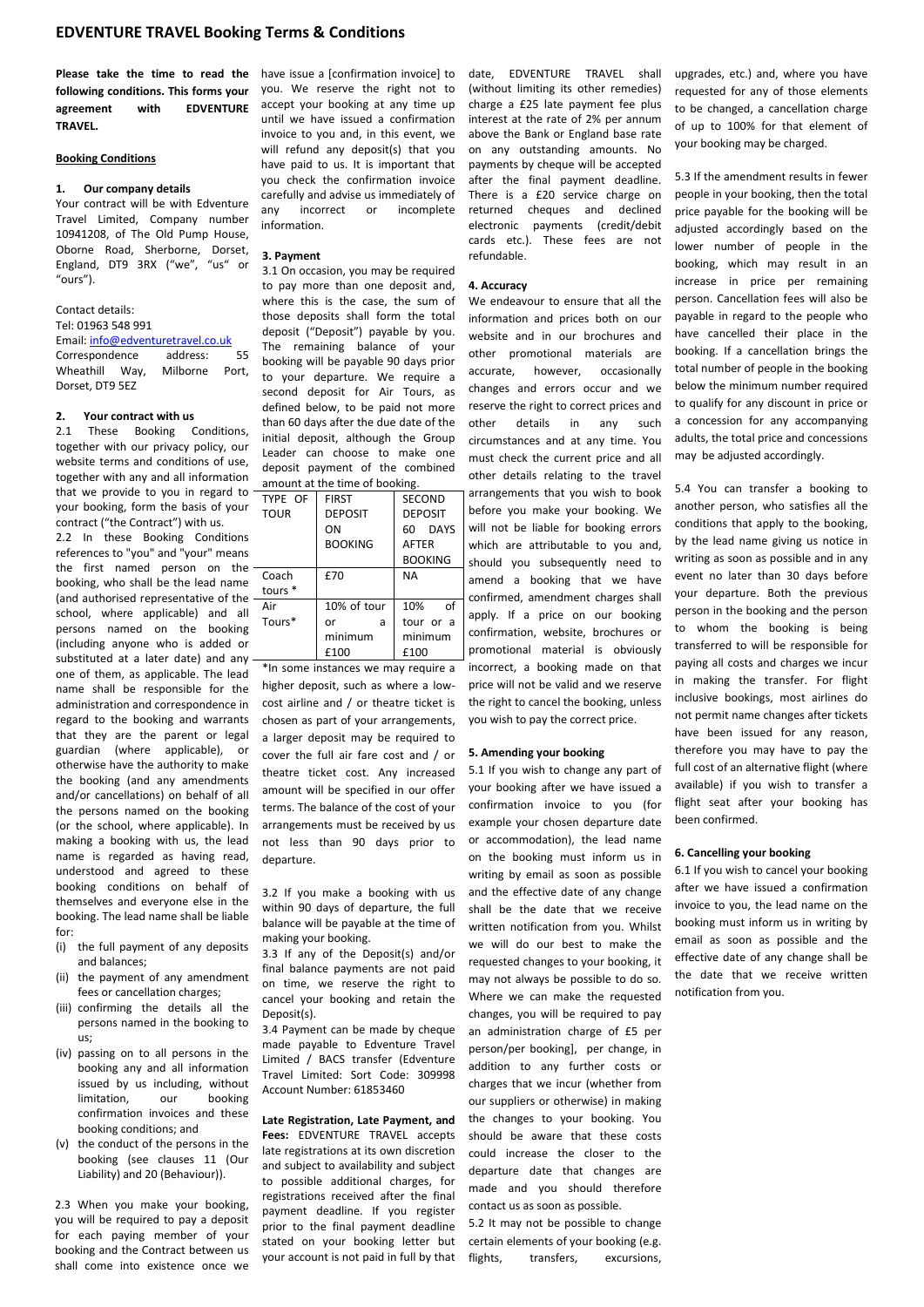6.2 Since we incur costs in cancelling your booking, you will have to pay cancellation charges below:

| Period<br>before        | Cancellation |
|-------------------------|--------------|
| within<br>departure     | fee          |
| which<br>notice<br>Ωf   |              |
| cancellation<br>is      |              |
| received<br>bv          |              |
| <b>EDVENTURE TRAVEL</b> |              |
| in writing              |              |
| 90 days or<br>more      | οf<br>Loss   |
| before<br>vour          | Deposits     |
| departure               |              |
| 89 - 61 days before     | 50%          |
| your departure          |              |
| $60 - 31$ days before   | 75%          |
| your departure          |              |
| 30 days or less before  | 100%         |
| your departure          |              |

Where the cancellation charge is less than the Deposit, the Deposit shall be charged.

6.3 If the reason for your cancellation is covered under the terms of your insurance policy, you may be able to reclaim some or all of these charges.

6.4 For flight-inclusive bookings, you must also pay any cancellation charges levied by the airline concerned. As most airlines do not permit name changes after tickets have been issued, for any reason, these charges are likely to be the full cost of the flight(s). Some elements of your booking (e.g. transfers, excursions, upgrades, etc.) may also not be refundable.

#### **7. Travel Insurance**

It is a condition of your Contract with us that you have adequate travel insurance that is effective from the date that you make your booking with us. You must be satisfied that your insurance fully covers all your personal requirements including, without limitation, full Covid-19 cover, personal belongings, any preexisting medical conditions, cancellation charges, medical expenses and repatriation costs in the event of accident or illness.

## **8. Changes made by us**

## **8.1 Alteration to the price of your booking**

(a) We are able to change the price of your booking after you have booked as a result of changes: (i) in the price of the carriage of passengers resulting from changes to the cost of fuel or other power sources; (ii) in the level of taxes or fees imposed by third parties including tourist taxes, landing taxes or embarkation or disembarkation fees at ports and airports; or (iii) to exchange rates relevant to your booking. However, there will be no change to the price of your booking within 20 days of your departure.

(b) We will absorb (and you will not be charged for) any increase of 2% or less of your booking price and, conversely, we will not refund any decrease in booking price of 2% or less.

(c) You will be charged for any increase over 2% and, if the increase in price is more than 8% of your booking price, you will have the option of (i) accepting the price difference and paying the additional amount due; or (ii) accepting a change to another booking if we are able to offer one (we will refund any price difference if the alternative is of a lower value); or (iii) cancelling your booking and receiving a full refund of all monies paid, except for any amendment charges. Should you decide to cancel you must do so within the time period shown on your final invoice and we will also provide a refund of any insurance premiums paid to us if you can show that you are unable to transfer or reuse your policy.

(d) Should the price of your booking go down by more than 2%, then any refund due will be paid to you, minus our administration costs (which may cancel out any refund due to you). Please note that travel arrangements are not always purchased in local currency and some apparent changes have little or no impact on the price of your booking, due to contractual arrangements and other protections in place.

(e) We reserve the right to amend the price of any unsold travel arrangements at any time.

## **8.2 Alterations other than price**

(a) Occasionally we have to make changes to your booking and it is a term of your Contract with us that we are able to make changes to any aspect of your booking at any time. Most changes will be minor and will be advised at the earliest possible date. Minor/insignificant changes include alteration of your outward/return flights by less than 12 hours, changes to aircraft type, change of accommodation to another of the same or higher standard, changes of carriers and any change to a London departure airport (including London City, London Gatwick, London Heathrow, London Luton, London Stansted and London Southend). In

the event of a minor change, we shall 9.1 We reserve the right to cancel not be liable to pay you any compensation.

(b) If we are constrained by circumstances beyond our control to significantly alter any of the main characteristics of the travel services that make up your booking we will inform you as soon as reasonably possible, if there is time before your departure, and you will have the choice of (i) accepting the change; or (ii) accepting a suitable alternative where we are able to offer one (we will refund any price difference if the alternative is of a lower value); or (iii) having a refund of all monies paid, if we are not able to offer an alternative that is sufficiently comparable.

We will tell you the procedure for making your choice. Please read any notification of changes carefully and respond promptly as if you do not respond to us within the timescale given your booking may be cancelled.

If you choose to accept a refund, we will provide a full refund of your travel insurance premiums if you paid them to us and can show that you are unable to transfer or reuse your policy.

(c) We will also pay compensation as detailed below, except where the significant change is due to unavoidable and extraordinary circumstances, which means a situation beyond our control, the consequences of which could not have been avoided even if all

| reasonable measures had been taken. |        |              |  |  |
|-------------------------------------|--------|--------------|--|--|
| Period                              | before | Compensation |  |  |
| departure within                    |        | payable per  |  |  |
| which a Significant                 |        | paying       |  |  |
| Change is notified                  |        | passenger    |  |  |
| to you or                           | vour   |              |  |  |
| booking                             | is     |              |  |  |
| cancelled                           | bν     |              |  |  |
| <b>EDVENTURE</b>                    |        |              |  |  |
| <b>TRAVEL</b>                       |        |              |  |  |
| 60 days or more                     |        | £0.00        |  |  |
|                                     |        |              |  |  |

 $60 - 31 \text{ days}$  £5.00<br>30 – 15 days £10.00 Where applicable and, in the event that we need to make changes to your ski booking (such as a change to your accommodation or ski resort) as a result of unavoidable and extraordinary circumstances that may include, without limitation, insufficient snow, adverse snow conditions, piste closure and/or lift closure, any such changes shall not be deemed as being significant changes and we shall not be liable to pay you compensation for any such changes.

 $30 - 15$  days

your booking, however, we will not cancel less than 2 weeks before your departure date, except for unavoidable and extraordinary circumstances, or failure by you to pay the final balance, or because the minimum number required for the booking to go ahead has not been reached. Unavoidable and extraordinary circumstances means a situation beyond our control, the consequences of which could not have been avoided even if all reasonable measures had been taken. The minimum number required for the booking to go ahead will be provided to you at the time of booking, along with the time limit for us to tell you if your booking has to be cancelled due to the required minimum numbers not being reached.

9.2 If your booking is cancelled you can either have a refund of all monies paid or accept an alternative booking of comparable standard from us, if we are able to offer one (we will refund any price difference if the alternative is of a lower value). In the event a refund is paid to you, we will provide a full refund of your travel insurance premiums if you paid them to us and can show that you are unable to transfer or reuse your policy and pay compensation as detailed below, except where the cancellation is due to unavoidable and extraordinary circumstances (see definition above) or because the minimum numbers have not be reached.

| ١<br>ŕ | Period<br>before<br>departure within<br>which a Significant<br>Change is notified<br>to you or<br>your<br>booking<br>is<br>cancelled<br>bv<br><b>EDVENTURE</b><br><b>TRAVEL</b> | Compensation<br>payable per<br>paying<br>passenger |
|--------|---------------------------------------------------------------------------------------------------------------------------------------------------------------------------------|----------------------------------------------------|
|        | 60 days or more                                                                                                                                                                 | £0.00                                              |
|        | $60 - 31$ days                                                                                                                                                                  | £5.00                                              |
|        | $30 - 15$ days                                                                                                                                                                  | £10.00                                             |
|        |                                                                                                                                                                                 |                                                    |

# **10. Unavoidable and extraordinary circumstances**

10.1 Except where otherwise expressly stated in these booking conditions we will not be liable for any damage, loss, costs or other expenses incurred by you - or pay you compensation - where the performance or prompt performance of our Contractual obligations to you are prevented, or affected by, or you otherwise suffer any damage, loss or expense of any nature, as a result of unavoidable and extraordinary events.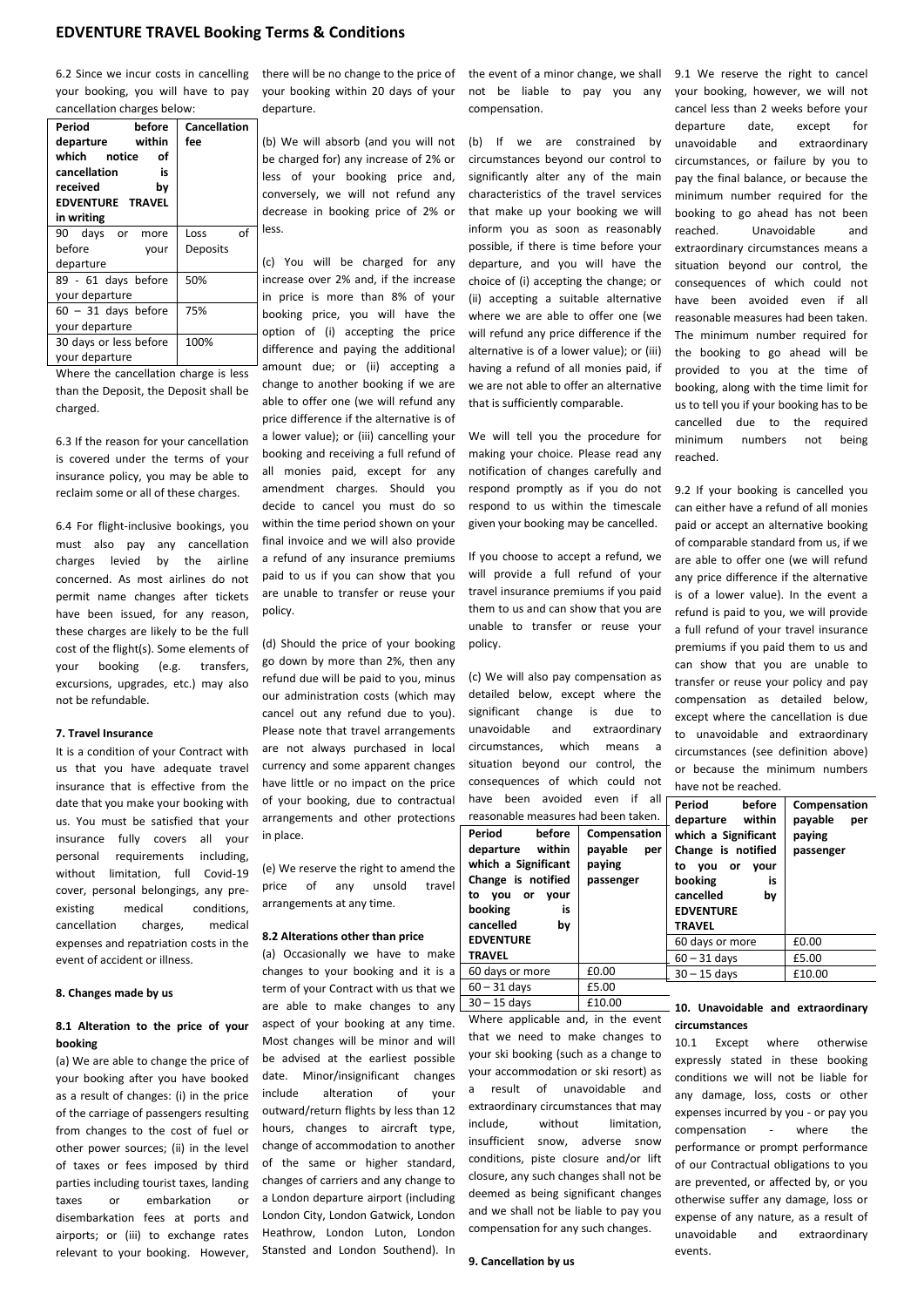10.2 Unavoidable and extraordinary events are events that neither we nor the suppliers of any service(s) in question could, even with all due care, foresee or avoid. Such events include, without limitation, war (whether actual or threatened), civil unrest, riot, strife, terrorist activity and/or its consequences or the threat of such activity, health risks, infectious disease, epidemics and pandemics and government measures to combat such outbreaks, riot, the act of any government or other national or local authority or the act of any airport, port or river authorities, unforeseeable technical problems with transport, airport, port or airspace closure restriction or congestion; flight or other travel restrictions imposed by any government, regulatory authority or other third party; industrial dispute, sanctions, lock closure, natural or nuclear disaster, fire, flood, adverse weather conditions, volcanic eruption, chemical or biological disaster, consequences of Brexit and all similar events outside our or the concerned supplier's control.

#### **11. Our Liability**

11.1 Under the Package Travel and Linked Travel Arrangements Regulations 2018, we are responsible for the proper performance of the package. However, you must inform us without undue delay of any issues with any of the travel services included in your booking - please see clause 19 (Complaints) for how to make a complaint in destination.

11.2 We will not be liable for any injury, illness, death, loss (for example loss of possessions or loss of enjoyment), damage, expense, cost or other sum or claim of any nature or description whatsoever which results from: (i) the act(s) and/or omission(s) of the person(s) affected or another/any member of your group; (ii) the act(s) and/or omission(s) of a third party unconnected with the provision of the travel services in the booking that are unforeseeable or unavoidable; (iii) unavoidable and extraordinary circumstances, which means a situation beyond our control, the consequences of which could not have been avoided even if all reasonable measures had been taken; (iv) any loss or damage you incur that relates to any business activity (including without limitation loss of earnings); (v) any loss or damage that relates to any services that you may have entered into separate contracts for with other

providers/suppliers and which do not form part of our Contract with you (including, without limitation, any additional

services or facilities booked and arranged by you directly, including any activity, tour or excursion you purchase in destination from a third party) and/or any services provided near to where you are staying such as water sport providers, beach vendors, shops, massage and other spa therapies and sporting facilities; (vi) any damage, loss or expense or other sum(s) of any description which on the basis of the information given to us by you concerning your booking prior to it being confirmed, we could not have foreseen you would suffer or incur if we breached our Contract with you; and any damage, loss or expense or other sum(s) of any description pursuant to clause 12 (Covid-19) .

11.3 Our Contract with you and the laws and applicable standards of the country in which your claim or complaint occurred will be used as the basis for reviewing your compliant. If the particular travel services which gave rise to the claim or complaint were provided in compliance with the applicable local laws and standards, the travel services will be treated as having been properly provided. This will be the case even if the travel services did not comply with the laws and standards of the UK which would have applied had those services been provided in the UK.

11.4 Our liability, except in cases involving death, or personal injury as a result of our negligence, or the negligence of our suppliers who provide some of the services that form part of your Contract with us, shall be limited to a maximum of three times the cost of your travel arrangements (excluding any amendment charges) paid by or on behalf of the person(s) affected in total unless a lower limitation applies to your claim under any conditions of carriage or International Conventions.

11.5 We are to be regarded as having all benefit of any limitation of compensation contained in these booking conditions in addition to any applicable International Conventions (including, without limitation, the Montreal Convention, the Athens Convention, the Berne Convention and the Paris) and any limitation of liability provided for in any applicable

conditions of carriage of the transport companies that provide the travel services that make up your booking (e.g. airlines, boats, ships, inland waterways, trains). Any such terms shall be incorporated into your Contract with us and will apply to you on that journey. Please note that strict time limits may apply for notifying of loss, damage or delay of luggage to airlines. You can ask for copies of the travel service conditions of carriage or the international conventions from us.

11.6 Under the Air Passenger Rights and Air Travel Organisers' Licensing (Amendment) (EU Exit) Regulations 2019 you have rights in some circumstances to refunds and/or compensation from your airline in cases of denied boarding, cancellation or delay to flights. Full details are available from the relevant airlines. Any reimbursement in such cases will not automatically entitle you to a refund of your booking price from us. Your right to a refund and/or compensation from us is set out in these booking conditions. If any payments to you are due from us, any payment made to you by the airline or any other service provider will be deducted.

We cannot accept any liability for any damage, loss, expense or other sum(s) of any description which did not result 11.7 from any breach of our Contract with you or other fault by ourselves or our employees or, where we are responsible for them, our suppliers.

#### **12. Covid-19:**

12.1 We both acknowledge the ongoing COVID-19 global crisis and accept our obligations to comply with any official guidance from governments or local authorities, both in the UK and whilst in destination.

We will have no liability for any refunds, compensation, costs, expenses or other losses of any kind incurred by you (including, where applicable, the cost of medical treatment), in the following circumstances:

(i) If you, or anyone in your booking party, test positive for Covid-19 and have to quarantine for a period of time, or are notified or otherwise become aware that you have, or suspect you may have, come into close contact with someone who has tested positive for Covid-19 (or where they otherwise suspect they may have Covid-19) and have to selfisolate for a period of time. If this happens within 14 days of your departure date, you must contact us as you may no longer be able to travel. We will offer you the following options where possible and subject to availability:

- (a) Postponing your booking to a later date. We will notify you of any impact to the price the postponement may have (please note that you may have to pay full cancellation charges on some elements of your booking, such as the flight, as well any increase in cost imposed by other suppliers);
- (b) If not everyone in the booking is affected, you will have the right to transfer your place on the booking to another person nominated by you, subject always to the requirements of clause 5;
- (c) Cancelling your booking, in which case our standard cancellation charges shall apply as of the date we receive notice of cancellation from the lead name. You may be able to claim these charges back from your travel insurance.

If this happens whilst you are in destination, please notify us without delay and we will provide such reasonable assistance as we can in the circumstances. However, we will not be responsible for covering the cost of any curtailment of your booking, missed transport arrangements, additional accommodation required (either in the UK or in destination, prior to your departure), or other associated costs incurred by you. You must ensure you have travel insurance which covers these costs.

(ii) You fail any tests, checks or other measures imposed by a supplier, airline, port or airport, border control authority or other government body or local authority or fail to submit for testing or assessment when requested to do so and, as such, you are denied entry to board the flight, entry to the destination, access to the services or you are otherwise unable to proceed with your booking, or that portion of your booking.

12.2 You also acknowledge that the suppliers providing your booking and associated travel services, including airlines, hotels and excursion providers, will need to comply with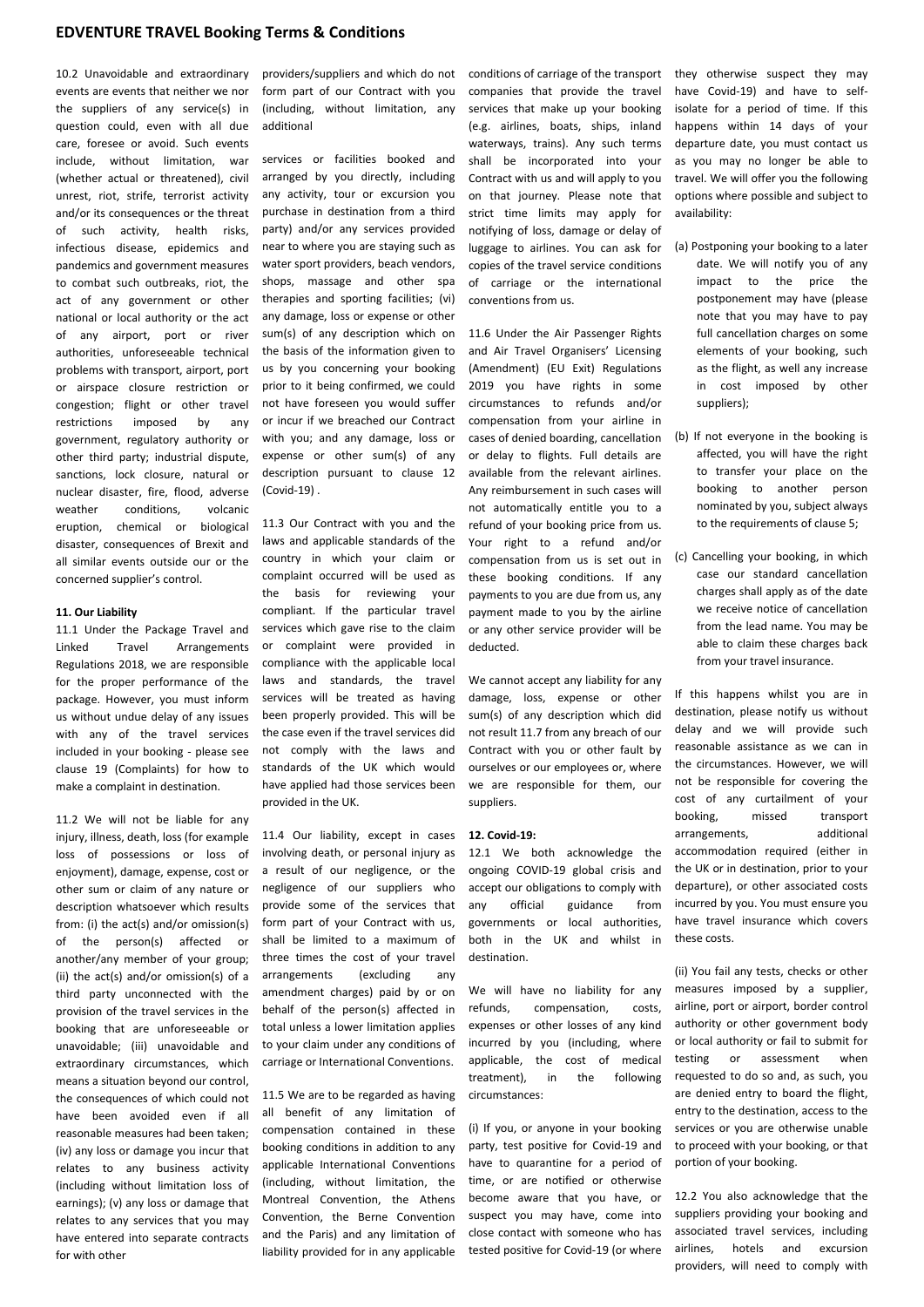national and/or local guidance and requirements relating to Covid-19 and have implemented certain measures as a result. This will likely include specific requirements regarding personal protective equipment, such as use of face-masks by staff (and you may be required to wear a face-mask as well), social distancing, maximum number restrictions on the use of certain facilities, designated alternative entrance and exit routes, mandatory hand sanitisation, limited entertainment options, limited food/drink availability and amendments to the usual or normally expected safety standards and procedures. We do not expect these measures to have a significant impact on your enjoyment of your booking and all measures will be taken with the purpose of securing your safety and those around you.

## **13. Package Travel and Linked Travel Arrangements Regulations 2018**

The combination of travel services offered to you is a package within the meaning of the Package Travel and Linked Travel Arrangements Regulations. Therefore, you will benefit from all EU rights applying to packages. We will be fully responsible for the proper performance of the package as a whole.

Additionally, as required by law, we have protection in place to refund your payments and, where transport is included in the package, to ensure your repatriation in the event that we become insolvent. For more information on key rights under the Package Travel and Linked Travel Arrangements Regulations 2018: https://www.legislation.gov.uk/uksi/2 018/634/contents/made

#### **14. Financial protection**

The Association of Bonded Travel Organisers Trust Limited (ABTOT) provides financial protection under its ATOL Franchise and The Package Travel and Linked Travel Arrangements Regulations 2018 for Edventure Travel ABTOT number 5442, ATOL number 11547, and in the event of their insolvency, protection is provided for the following:

1. non-flight packages;

2. flight inclusive packages that commence outside of the UK, which are sold to customers outside of the UK; and

3. flight inclusive packages, flight only and linked travel arrangements (LTAs) sold as a principal under the ABTOT ATOL Franchise.

ABTOT cover provides for a refund in the event you have not yet travelled or repatriation if you are abroad. Please note that bookings made outside the UK are only protected by ABTOT when purchased directly with Edventure Travel.

In the unlikely event that you require assistance whilst abroad due to our financial failure, please call ABTOT's 24/7 helpline on 01702 811397 and advise you are a customer of an ABTOT protected travel company.

You can access The Package Travel and Linked Travel Arrangements Regulations 2018 here: [https://www.legislation.gov.uk/uksi/2](https://www.legislation.gov.uk/uksi/2018/634/contents/made) [018/634/contents/made](https://www.legislation.gov.uk/uksi/2018/634/contents/made)

When you buy an ATOL protected flight or flight inclusive holiday from us, you will receive an ATOL Certificate. This lists what is financially protected, where you can get information on what this means for you and who to contact if things go wrong.

The price of our ATOL-protected flight inclusive Packages includes the amount of £2.50 per person as part of the ATOL Protection Contribution (APC) we pay to the CAA. This charge is included in our advertised prices.

We, or the suppliers identified on your ATOL Certificate or holiday itinerary, will provide you with the services listed on the ATOL Certificate or itinerary (or a suitable alternative). In some cases, where neither we nor the supplier are able to do so for reasons of insolvency, an alternative ATOL holder or supplier may provide you with the services you have bought or a suitable alternative (at no extra cost to you). You agree to accept that in those circumstances the alternative ATOL holder or supplier will perform those obligations and you agree to pay any money outstanding to be paid by you under your contract to that alternative ATOL holder or supplier. However, you also agree that in some cases it will not be possible to appoint an alternative ATOL holder or supplier, in which case you will be entitled to make a claim under ABTOT.

If we, or the suppliers identified on your ATOL certificate or holiday itinerary, are unable to provide the services listed (or a suitable alternative, through an alternative

ATOL holder, alternative supplier or otherwise) for reasons of insolvency, ABTOT Limited may make a payment to (or confer a benefit on) you under its scheme. You agree that in return for such a payment or benefit you assign absolutely to ABTOT Limited any claims which you have or may have arising out of or relating to the non-provision of the services, including any claim against us, the travel agent (or your credit card issuer where applicable). You also agree that any such claims may be reassigned to another body, if that other body has paid sums you have claimed under the ABTOT ATOL Franchise scheme.

For further information visit the ATOL website at **[www.atol.org.uk](http://www.atol.org.uk/)** or the ABTOT website a[t www.ABTOT.com](http://www.abtot.com/)

Edventure Travel Ltd is a Member of ABTA with membership number Y6704. ABTA and ABTA Members help holidaymakers to get the most from their travel and assist them when things do not go according to plan. We are obliged to maintain a high standard of service to you by ABTA's Code of Conduct.

For further information about ABTA, the Code of Conduct and the arbitration scheme available to you if you have a complaint, contact ABTA, 30 Park Street, London SE1 9EQ. Tel: 020 3117 0500 o[r www.abta.com](http://www.abta.com/)

## **15. Changes and cancellations to your booking after departure**

If we become unable to provide a significant proportion of your travel arrangements after you have departed, we will try to offer you suitable alternative arrangements, where we are able to, of an equivalent or higher standard than those booked. If the alternative arrangements we make are of a lower quality than those you originally booked, we may provide a price reduction. Please see clause 12 above for changes and cancellations after departure, as a result of Covid-19.

# **16. Additional assistance**

We will provide appropriate assistance in the event that you or a person in your booking experience difficulty whilst in destination, in particular, by providing information on health services, local authorities and consular assistance; and helping you to make any necessary phone calls/emails and find alternative travel arrangements. We will charge a reasonable fee for such assistance if the difficulty is caused intentionally by you or a person in your booking, or as a result of your negligence.

#### **17. Special Requests**

Any special requests must be advised to us at the time of booking. Whilst every effort will be made to arrange any reasonable special requests, we cannot guarantee that they will be fulfilled and any failure to arrange a special request on our part shall not be deemed as being a breach of our Contract with you. The fact that a special request has been noted on your confirmation invoice or any other documentation or that it has been passed on to the supplier is not confirmation that the request will be met. We reserve the right to decline any booking that is conditional upon any special request being met.

## **18. Disabilities and Medical Conditions**

If you or any member of your booking has any specific medical condition, disability or reduced mobility which may affect your chosen travel arrangements then you should provide us with full details at the time of booking and before we issue our booking confirmation to you, so that we can advise as to any suitability or otherwise of the chosen arrangements.

The lead name on the booking must also promptly update us of any changes that may occur after booking but prior to departure. If we reasonably feel unable to properly accommodate the particular needs of the person concerned, we must reserve the right to inform you of this.

## **19. Complaints and dispute resolution**

19.1 We make every effort to ensure that your travel arrangements run smoothly but if you do have a problem whilst in destination, you must inform us and the relevant supplier of the service (e.g. your accommodation supplier) immediately who will endeavour to put things right.

19.2 If your complaint is not resolved locally, you must send formal written notice of your complaint to admin@edventuretravel.co.uk and/or 55 Wheathill Way, Milborne Port, Sherborne, Dorset DT9 5EZ within 28 days of your return, giving your booking reference and all other relevant information. Please keep your letter concise and to the point. This will assist us to quickly identify your concerns and speed up our response to you. If you fail to follow the requirement to report your complaint whilst in destination we will have been deprived of the opportunity to investigate and rectify your complaint, and this may affect your rights under this Contract.

19.3 Where any payment is made by us in regard to a claim, the person(s) receiving it (and their parent or guardian if under 18 years) agrees to assign to us or our insurers any rights